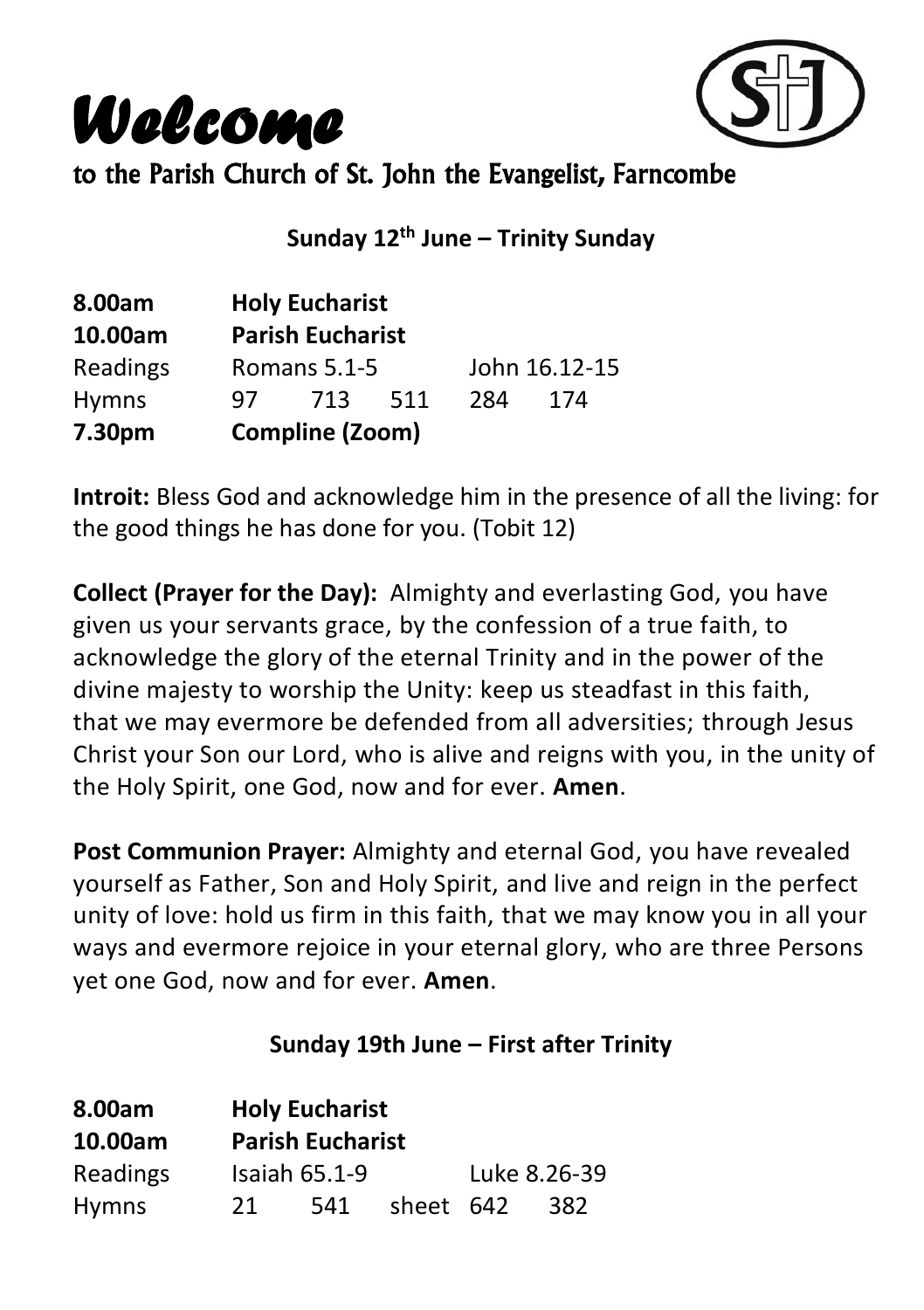## **Prayer Suggestions**

| The World:                | The war in Ukraine                                   |
|---------------------------|------------------------------------------------------|
| <b>The Global Church:</b> | The Church of South America, and its Archbishop      |
|                           | <b>Gregory Venables</b>                              |
| <b>The Diocese:</b>       | Vergers, Churchwardens, Pastoral Assistants, Sunday  |
|                           | School teachers, PCC members, Safeguarding Officers, |
|                           | Treasurers and church administrators                 |
| The Deanery:              | The parish of Chiddingfold and its incumbent Rachel  |
|                           | Greene                                               |
| The Parish:               | Estate agents, those moving into this parish, those  |
|                           | homeless or vulnerably housed                        |

### **Those who are sick or in need of prayer**

| Barry Butcher | Edouard le Maistre | <b>Chris Tucker</b> |
|---------------|--------------------|---------------------|
| Sophie        | Steve Ferrin       | Jennifer Smith      |

| Those who have died recently |                        |              |  |  |
|------------------------------|------------------------|--------------|--|--|
| Keith Powell                 | <b>Arthur Williams</b> | Derek Biffen |  |  |

#### **Anniversaries of death** Doll Newland

*Please also pray for Florence Cubitt, baptised here yesterday.*

| <b>Sunday</b>   | <b>Birch Circle</b>  |
|-----------------|----------------------|
| Monday          | <b>Birch Road</b>    |
| <b>Tuesday</b>  | Blackburn Way        |
| Wednesday       | <b>Bourne Road</b>   |
| <b>Thursday</b> | <b>Bowring House</b> |
| Friday          | <b>Brackenlea</b>    |
| Saturday        | The Brambles         |
|                 |                      |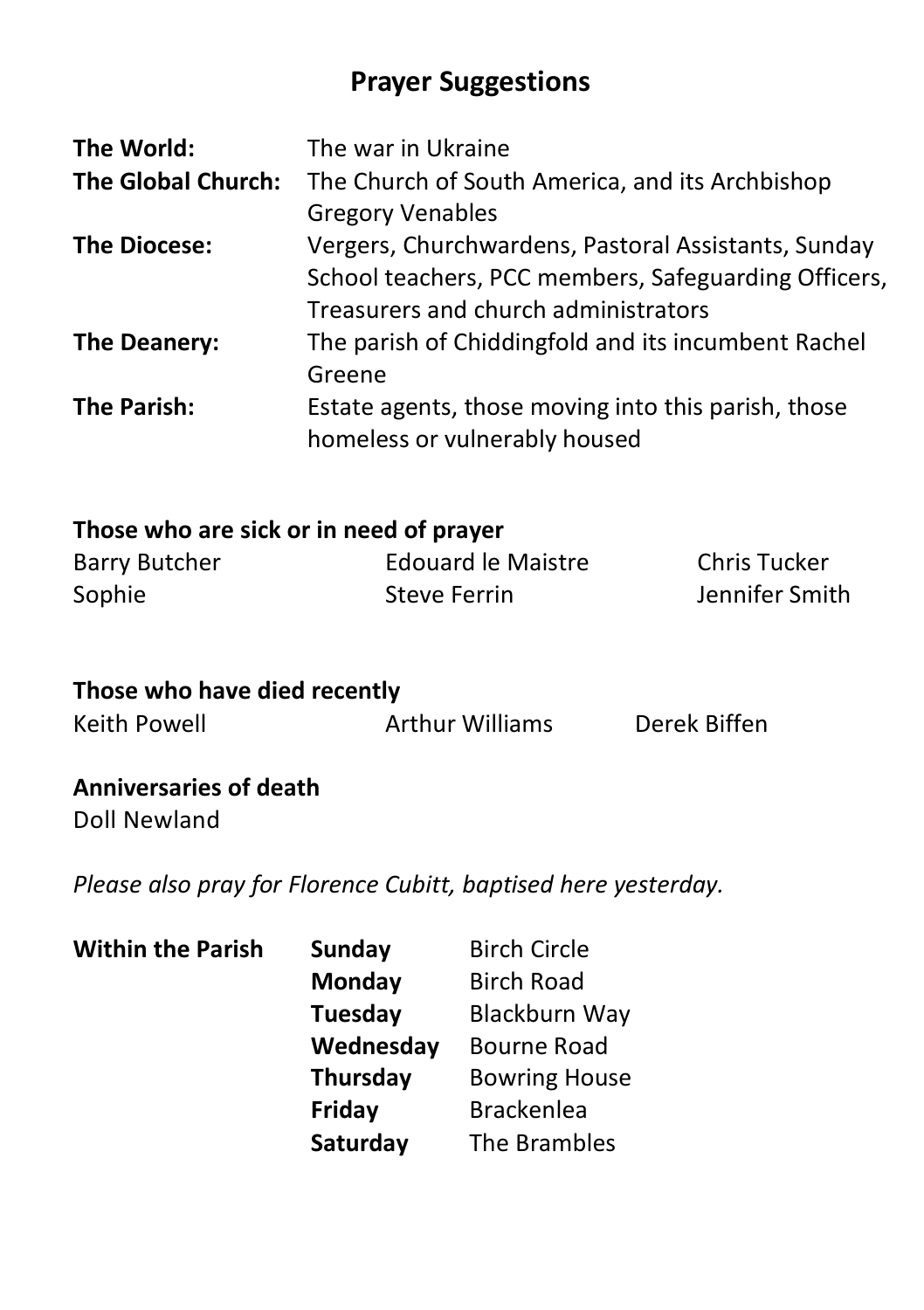## **This Week**

|                                   | Starts @           |                                    |
|-----------------------------------|--------------------|------------------------------------|
| St Edmunds Toddler Group          | 10.30am            | Church Room                        |
| Organ practice                    | 10.30am            | Church                             |
| <b>ABRSM music exams</b>          | 2.00 <sub>pm</sub> | Church & Room                      |
| <b>Bethany Group</b>              | 2.00 <sub>pm</sub> | 9 Llanaway Rd                      |
| Fibromyalgia Support              | 6.30 <sub>pm</sub> | Church Room                        |
| Finance & Fabric Committee        | 7.30pm             | Zoom                               |
|                                   |                    | Church Room                        |
| Midweek Eucharist                 | 10.30am            | Lady Chapel                        |
| <b>Pilates</b>                    | 10.00am            | Church                             |
| <b>Balance Class</b>              | 11.15am            | Church                             |
| Kettle's On!                      | 2.00 <sub>pm</sub> | Church Room                        |
| Church Club                       | 3.00 <sub>pm</sub> | Infants School                     |
| <b>Pilates</b>                    | 6.30pm             | Church Room                        |
| Dance Class                       | 7.45pm             | Church Room                        |
| Rainbows                          | 3.45pm             | Church Room                        |
| Dance Class                       | 5.15pm             | Church Room                        |
| <b>Evensong &amp; Benediction</b> | 6.00pm             | Church                             |
| <b>Big Group Sing</b>             | 7.30pm             | Church                             |
| <b>Toddler Group</b>              | 10.30am            | Church Room                        |
| <b>ABRSM music exams</b>          | 2.00 <sub>pm</sub> | Church & Room                      |
| Organ practice                    | 9.00am             | Church                             |
| Dance Class                       | 9.00am             | Church Room                        |
| <b>ABRSM music exams</b>          | 2.00pm             | Church & Room                      |
|                                   |                    | Slimming World 9.30am, 5.30pm, 7pm |